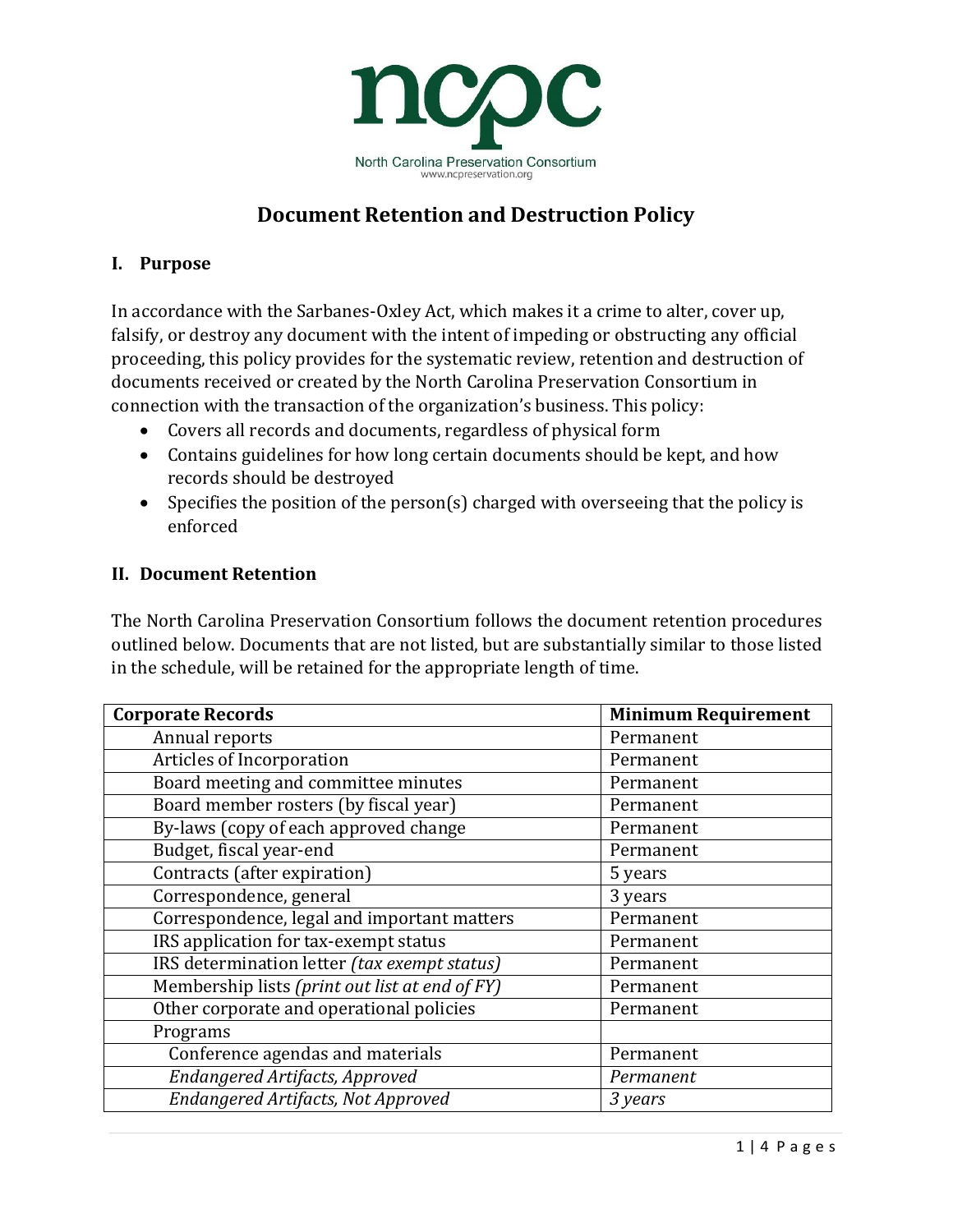

| Preservation Excellence Award, awarded                 | Permanent                  |  |
|--------------------------------------------------------|----------------------------|--|
| Preservation Excellence Award, not awarded             | 3 years                    |  |
| Preservation Grants applications, awarded              | Permanent                  |  |
| Preservation Grants applications, not awarded          | 3 years                    |  |
| Disaster Relief Grant applications, awarded            | Permanent                  |  |
| Disaster Relief Grant applications, not awarded        | 3 years                    |  |
| Workshop announcements/descriptions                    | Permanent                  |  |
| Publications (newsletters, rack cards, advertisements, | Permanent                  |  |
| flyers, post cards, etc.; keep one example)            |                            |  |
| Scholarships awarded                                   | 3 years                    |  |
| Strategic plans                                        | Permanent                  |  |
|                                                        |                            |  |
| <b>Accounting and Corporate Tax Records</b>            | <b>Minimum Requirement</b> |  |
| Annual audits and financial statements                 | Permanent                  |  |
| Business expense records                               | 7 years                    |  |
| Fixed assets and depreciation schedules                | Permanent                  |  |
| General ledgers and journal entries                    | 7 years                    |  |
| IRS 990 tax returns (including 990-N e-postcard)       | Permanent                  |  |
| <b>IRS 1099s</b>                                       | 7 years                    |  |
| Invoices (submitted to NCPC)                           | 7 years                    |  |
| <b>Invoices (sent from NCPC)</b>                       | 7 years                    |  |
| Membership Applications (paid), Individuals            | 3 years                    |  |
| Membership Invoices (paid), Institutional              | 3 years                    |  |
| N.C. Solicitation License Exemption applications       | Permanent                  |  |
| Petty cash vouchers, cash and credit card receipts     | 3 years                    |  |
| Registrations, Conference                              | 3 years                    |  |
| Registrations, Workshops                               | 3 years                    |  |
| Sales records (service fees and receipts)              | 5 years                    |  |
|                                                        |                            |  |
| <b>Personnel and Payroll Records</b>                   | Minimum Requirement        |  |
| Payroll records                                        | Permanent                  |  |
| Payroll tax returns                                    | 7 years                    |  |
| State unemployment tax records                         | Permanent                  |  |
| W-2 statements                                         | 7 years                    |  |
| I-9 Forms                                              | 3 years after termination, |  |
| W-4 Forms                                              | 4 years                    |  |
| <b>Timesheets</b>                                      | 5 years                    |  |
| Personnel files (current employees)                    | 4 years after termination  |  |
| Personnel files (terminated employees)                 | 7 years                    |  |
| Recruitment/Hiring Records                             | 1 year                     |  |
| Employment applications for individuals not hired      | 3 years                    |  |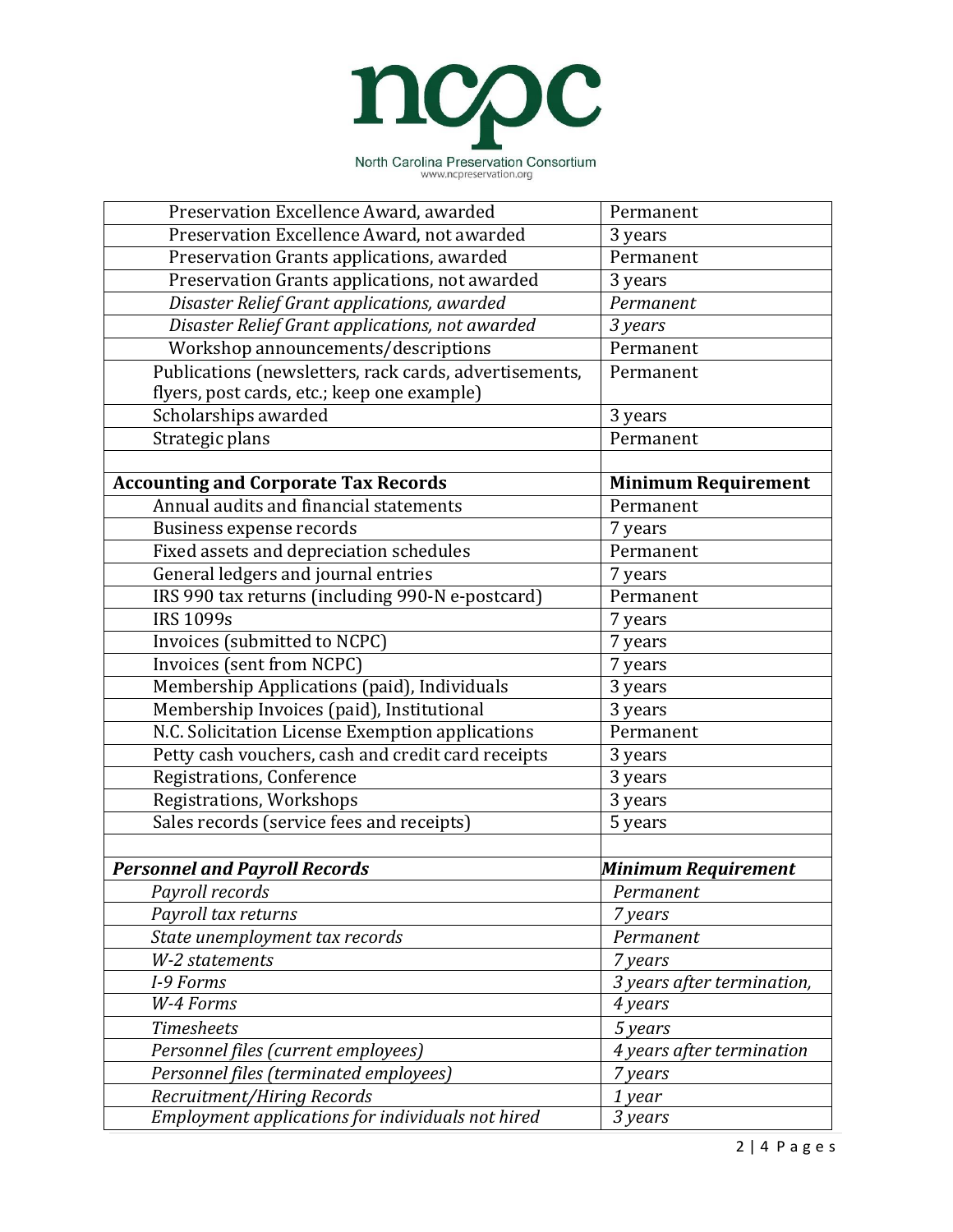

|  |                        | North Carolina Preservation Consortium |  |
|--|------------------------|----------------------------------------|--|
|  | www.ncpreservation.org |                                        |  |

| Retirement and pension records                                    | Permanent                   |
|-------------------------------------------------------------------|-----------------------------|
| Records Relating to Promotion, Demotion or Discharge              | 7 years after termination   |
| Equal Pay (wage rates, job evaluations, seniority and             | 5 years                     |
| merit systems, and collective bargaining agreements)              |                             |
| that explain basis for paying different wages to employees $\mid$ |                             |
| of opposite sexes (or differing gender) in same                   |                             |
| establishment                                                     |                             |
| Accident reports/Workers comp records                             | 5 years                     |
| Medical records if they pertain to FMLA or HIPAA                  | 6 years                     |
|                                                                   |                             |
| <b>Bank Records</b>                                               | <b>Minimum Requirement</b>  |
| Bank deposit slips                                                | 7 years                     |
| Bank statements and reconciliation                                | 7 years                     |
| Checks for important payments and purchases                       | Permanent                   |
| Check registers                                                   | 7 years                     |
| Electronic fund transfer documents (includes                      | 7 years                     |
| AmazonSmile; First Giving; Paypal)                                |                             |
|                                                                   |                             |
| <b>Donations and Grant Records</b>                                | <b>Minimum Requirement</b>  |
| Donor records and acknowledgement letters (donors                 | 7 years                     |
| to NCPC)                                                          |                             |
| Grant applications and supporting paperwork for                   | 5 years after completion of |
| grants submitted by NCPC, if successful                           | project                     |
| Grant applications submitted by NCPC, if declined                 | 1 year after submission     |
|                                                                   |                             |
| <b>Legal, Insurance and Safety Records</b>                        | <b>Minimum Requirement</b>  |
| Appraisals                                                        | Permanent                   |
| Conflict of interest documents                                    | 5 years                     |
| Copyright registrations                                           | Permanent                   |
| Insurance policies                                                | Permanent                   |
| General contracts                                                 | 7 years after termination   |
| Leases                                                            | 6 years after expiration    |
| <b>OSHA</b> documents                                             | 5 years                     |
| Real estate documents                                             | Permanent                   |
| Stock and bond records                                            | Permanent                   |
| Trademark registrations                                           | Permanent                   |
| Whistleblower compliance records                                  |                             |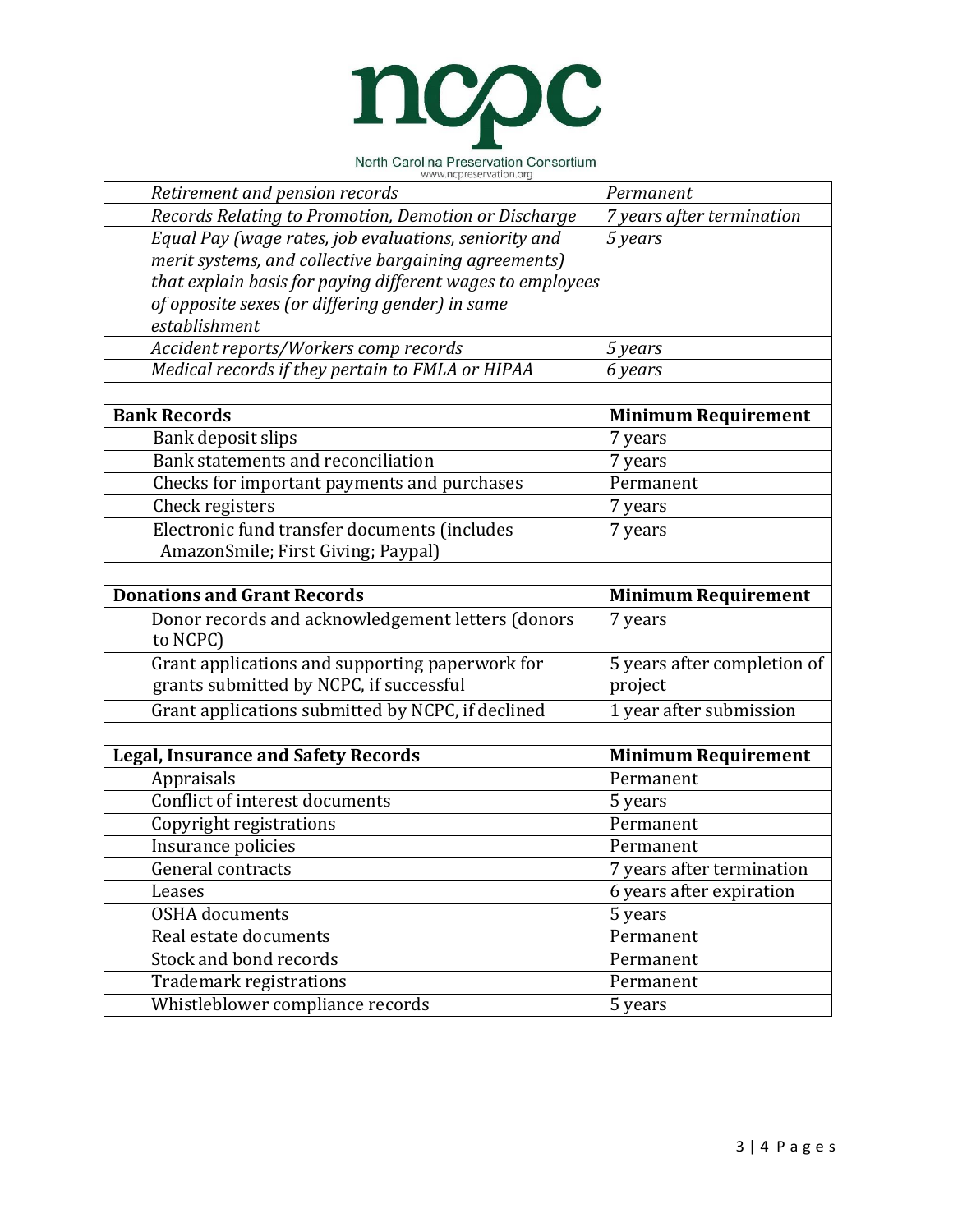

## **III. Electronic Documents and Records**

Electronic documents will be retained as if they were paper documents. Therefore, any electronic files, including records of donations made online, that fall into one of the document types on the above schedule will be maintained for the appropriate amount of time. If a user has sufficient reason to keep an email message, the message should be printed in hard copy and kept in the appropriate file or moved to an "archive" computer file folder. Backup and recovery methods will be tested on a regular basis.

### **IV. Emergency Planning**

The North Carolina Preservation Consortium's records will be stored in a safe, secure and accessible manner. Documents and financial files that are essential to keeping the North Carolina Preservation Consortium operating in an emergency will be duplicated or backed up regularly.

### **V. Document Destruction**

The North Carolina Preservation Consortium's Executive Director is responsible for the ongoing process of identifying its records that have met the required retention period and overseeing their destruction. Destruction of financial and personnel-related documents will be accomplished by shredding. If the Executive Director is not able to carry out this responsibility, the President and Secretary will do so.

Document destruction will be suspended immediately upon any indication of an official investigation or when a lawsuit is filed or appears imminent. Destruction will be reinstated upon conclusion of the investigation.

### **VI. Compliance**

Failure on the part of employees, staff, volunteers, or members of the North Carolina Preservation Consortium Board of Directors to follow this policy can result in possible civil and criminal sanctions against North Carolina Preservation Consortium and possible disciplinary action against responsible individuals. The Executive Director and the Finance Committee Chair will periodically review these procedures to ensure that they are in compliance with new or revised regulations.

*Submitted to the NCPC Board of Directors on May 19, 2017. Approved by the NCPC Board of Directors on May 19, 2017.*